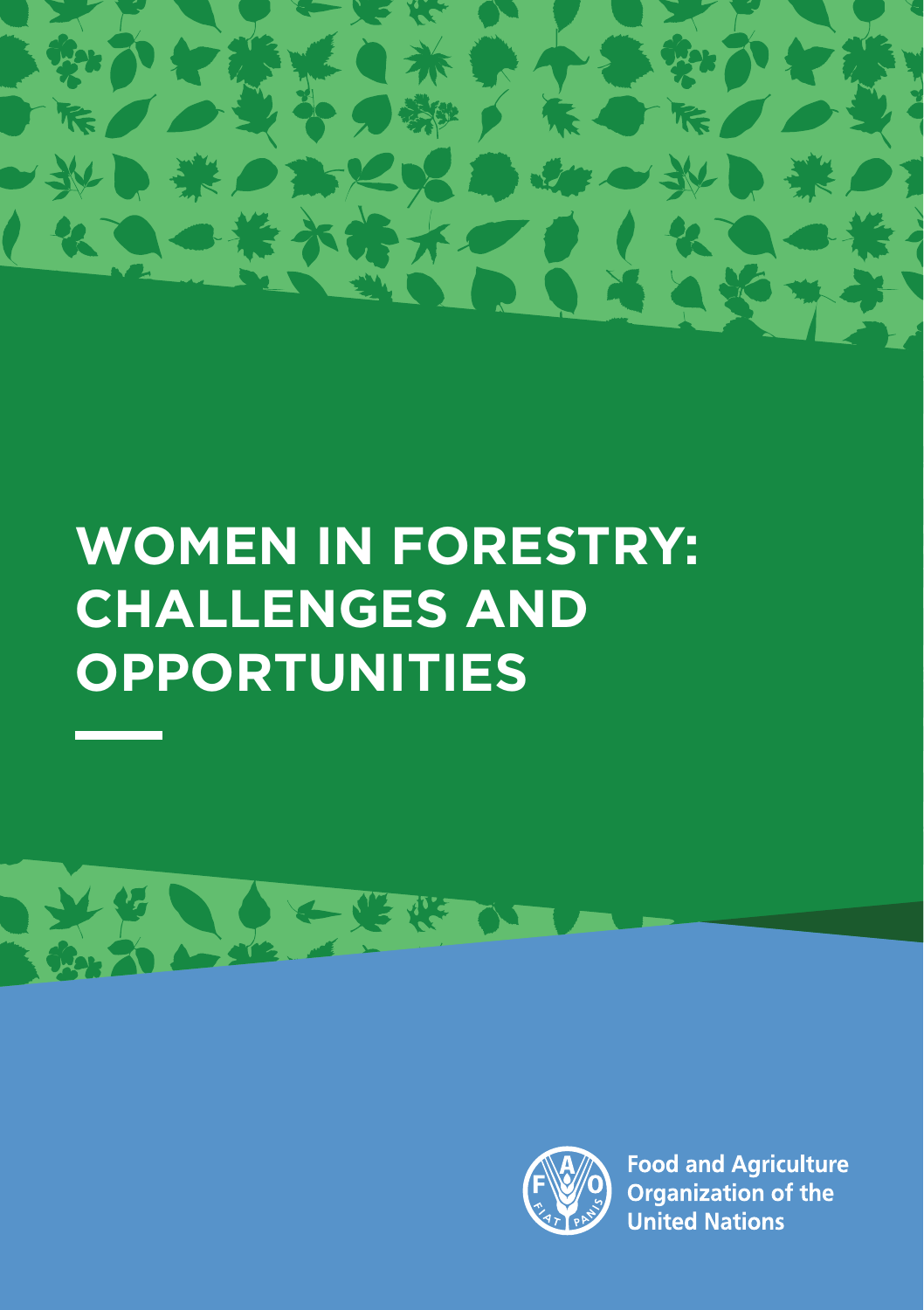# **MAIN MESSAGES**

- Men and women play different roles in forestry and agroforestry systems in developing countries. Compared with men, women are frequently disadvantaged – for a range of interrelated cultural, social, economic and institutional reasons – in their access to and control over forest resources, and in the economic opportunities available to them.
- Many women have highly specialized knowledge of trees and forests in terms of biological diversity, sustainable management and use for various purposes, and conservation practices. Women are aware of the food and medicinal values of forest products, which are particularly important during food crises.
- Women make specific contributions to forestry and agroforestry value chains. These are important for their incomes, and in turn for the well-being and food security of their households. However, women's roles in value chains tend to be poorly supported by policy-makers and extension services. The perpetual lack of genderdisaggregated data hampers the development of policy interventions to address the issue.
- Policies and practices empowering women in the forest sector yield significant benefits to food security and nutrition and the sustainable management of forests. Facilitating women's participation in forest user groups, improving their access to modern sources of energy, and enhancing their access to processing techniques and markets have been found to make a major difference in the livelihoods of forestdependent people and their societies.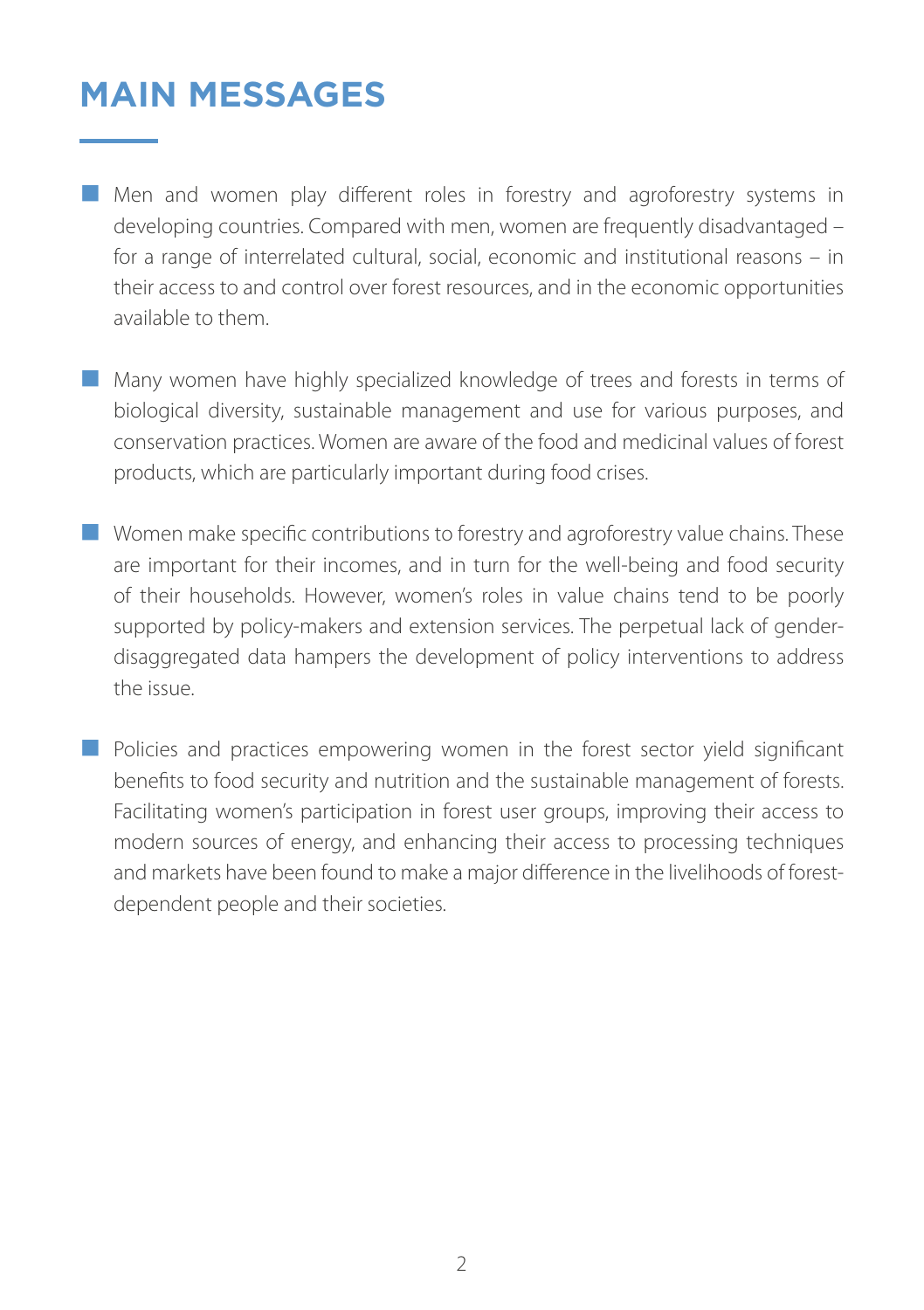### **Key gender dimensions in the forest sector**

# **Food from the forest**

Forest foods – wild leaves, fruits, roots, tubers, seeds, nuts, mushrooms, saps, gums, and forest animals and their products (like eggs and honey) – supplement the foods produced by agriculture and obtained from other sources. While hunting and fishing are typically the domain of men, women tend to collect edible forest plants, fruits and medicines (Shackleton *et al*.,

2011). Also, women often have substantial knowledge regarding the identification and preparation of nutritious forest foods to enhance the nutrition and health of their households (FAO, 2012). In addition, income generated from these activities by women can add significantly to their households' purchasing power.

### **Women and forest vegetables in the United Republic of Tanzania**

traditional leafy vegetables is the best predictor of children's overall micronutrient intake. The majority of leafy vegetables consumed in the area are wild, collected by women agroforests. Survey data show that, in basis, while in the dry season only 22% to the forest is a key determinant of the dry season. Local women report that those who are poor and live far from the forest must spend a significant amount to collect vegetables (Powell, Hall and Johns, 2011).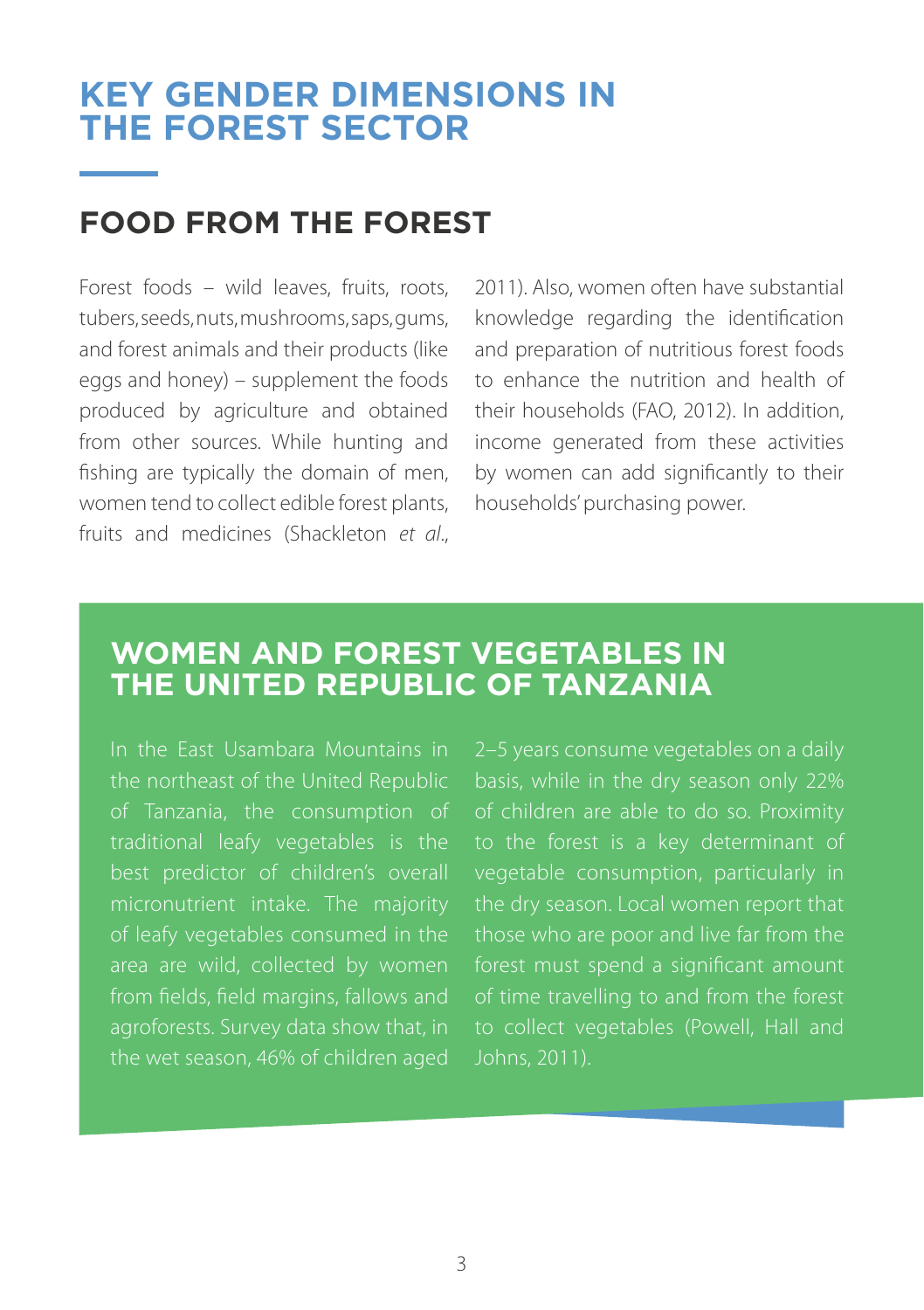# **Fuelwood and household energy**

Approximately 3 billion people worldwide rely primarily on wood for cooking, residential heating and hot water (WHO, 2006). In many places, particularly in Africa, it is women and girls who are the main collectors of fuelwood (Sunderland *et al*., 2014). They may have to walk many hours, sometimes under highly perilous conditions, especially where accessibility of resources near the home is affected

by deforestation, natural disasters or conflict (WFP, 2012). Fuelwood collection requires physical effort and time, and the resulting "time poverty" for girls and women restricts their ability to engage in education, paid work or other productive activities. In addition, women may face serious health problems from carrying heavy loads of fuelwood and from cooking over smoky fires.

### **Fodder for livestock**

In many regions, women (and, often, children as well) play a crucial role in providing livestock with tree-based fodder, thereby contributing to domestic livestock production and sustaining draught animals for ploughing and producing manure. For instance, data from East African highlands (Franzel and Wambugu, 2007) show that it is mostly women who plant and manage agroforestry fodder shrubs. These activities support domestic livestock production, enhance milk and meat supply and contribute to higher household incomes. The analysis by Franzel and Wambugu (2007) further found that although women in East Africa do not always control the earnings from dairy cows, this income contributes significantly to household budgets to pay school fees and buy food and clothing.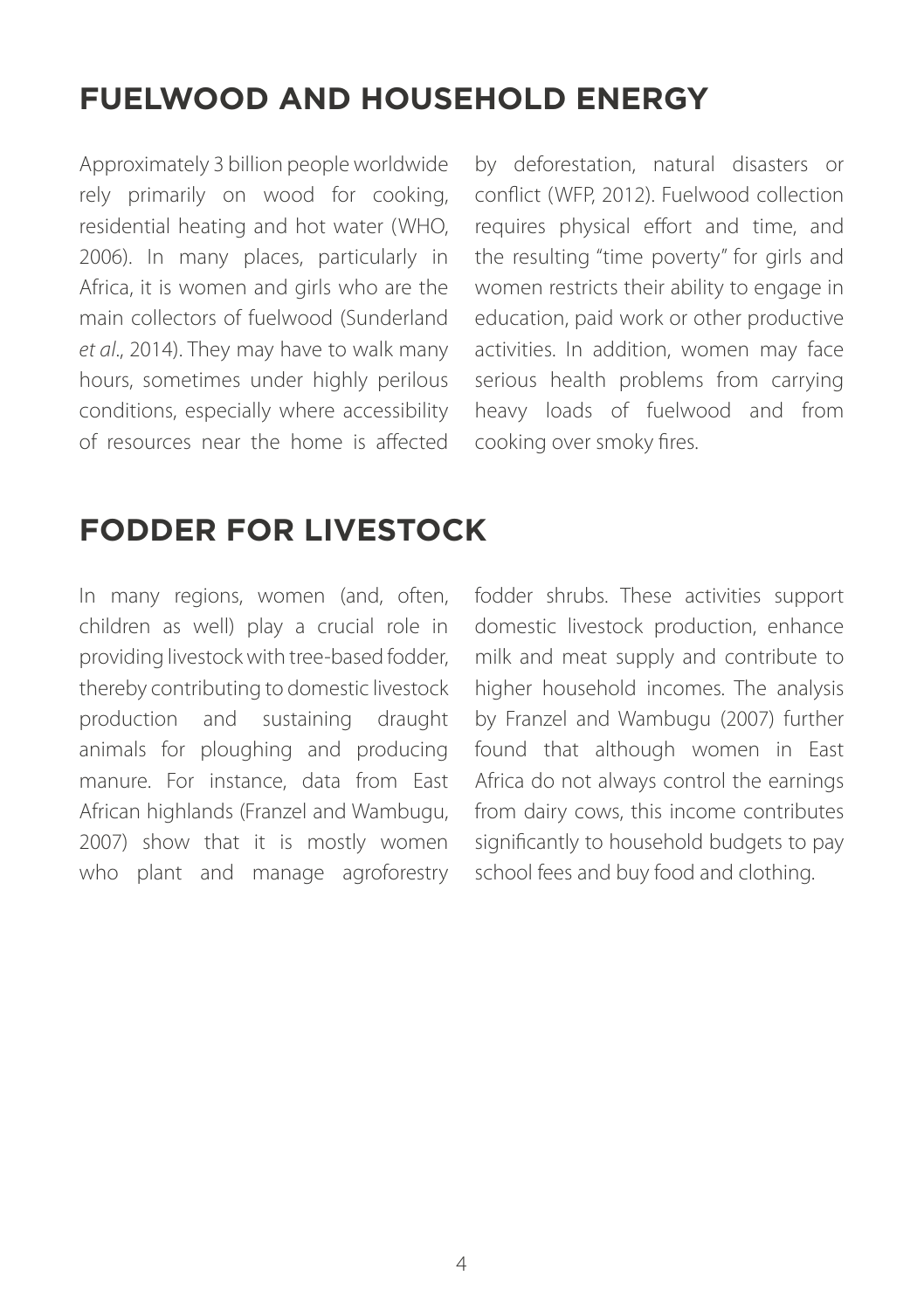### **Who is doing what in the forest sector?**

Gender-specific data on forestry are scarce, and the few country studies available are largely unsuitable for cross-country comparison. Sunderland *et al*. (2014) used a large multi-case dataset to test conventional assumptions about gender differences in forest product use. Overall, they found significant gender differentiation in the collection of forest products, which seems to confirm that men and women play distinctive roles in the forest sector. However, they also found that the gender patterns of forest use and management are much more nuanced than previously thought, with men

playing more important and diverse roles in the contribution of forest products to rural livelihoods than often reported. A differences are strong. The commonly held view that women are the main collectors of forest products holds true only in Africa. In Latin America, men contribute greater income shares from unprocessed forest products than women, while in Asia the contribution is roughly equal. This regional differentiation is consistent with previous of forest products in Latin America have been described as "specialized", those in Asia as "diversified", and those in Africa as "subsistence-oriented".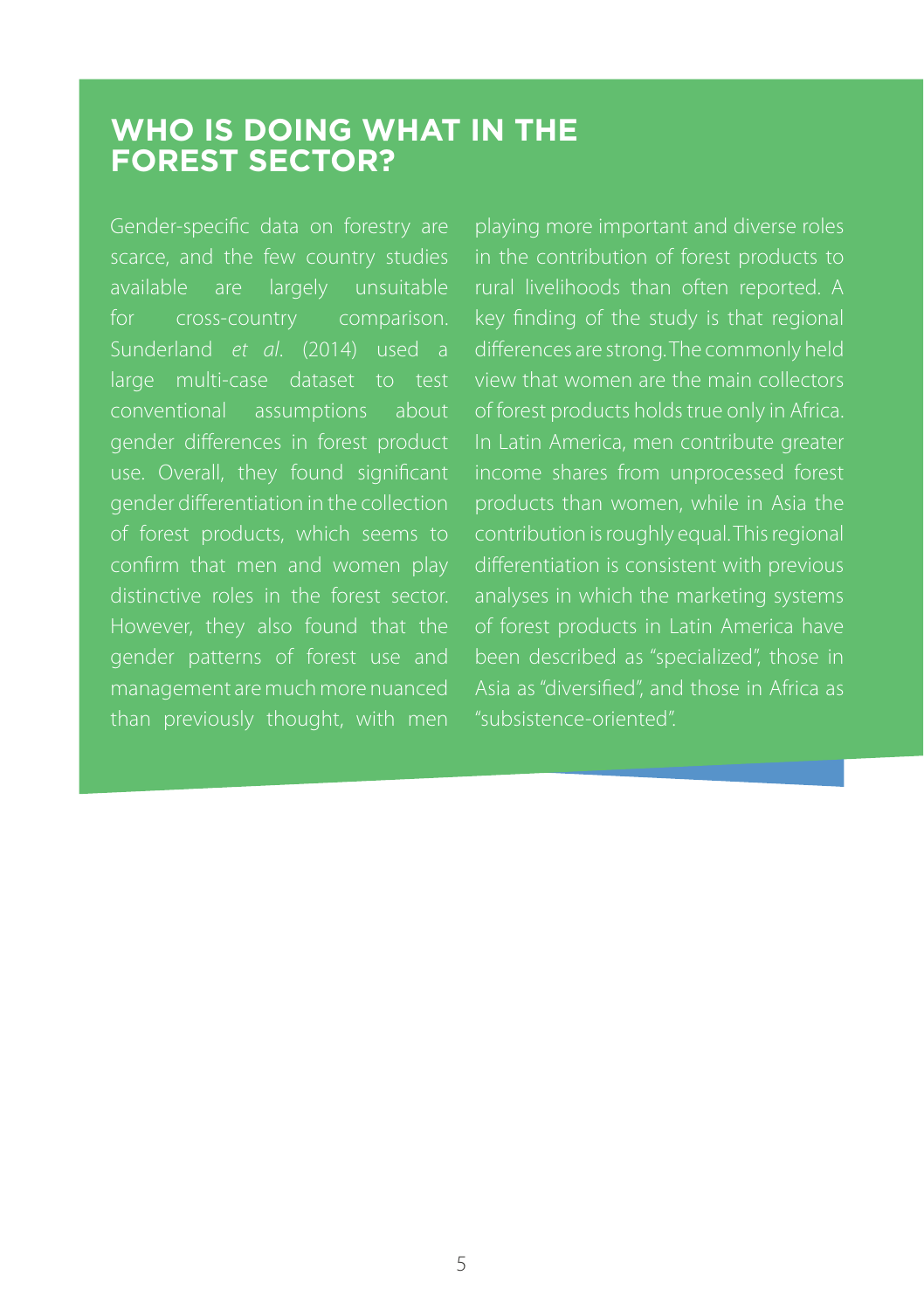### **Forestry value chains**

Activities along the forestry value chain tend to be differentiated along gender lines. Men are mostly engaged in planting, maintaining and harvesting trees for commercial purposes, while women mainly take care of products for subsistence use, such as food, medicines, fuelwood, fodder, and those for soil fertility improvement. One reason for this distribution of labour is that production of commercial forest products such as timber and charcoal requires physically

taxing "technologies" (machetes, axes, saws) that are commonly regarded as a male domain. In addition, forested areas are often considered to be more unsafe for women than for men. Consequently, women can be pushed to shorten the time spent in the forest, which may in turn limit their options to those categories of forest products that can be quickly harvested and transported for processing at home, such as fuelwood, forest foods, medicine, resins and dyes.

### **Non-wood forest products (NWFPs)**

NWFPs include essential oils, medicinal plants, gum arabic, rattan, bamboo, natural honey, edible nuts, mushrooms, various types of fibre, shea, wild nuts and seeds, wild fruits, and other types of forest products used for cooking, skin care and other

purposes. There are over 150 NWFPs of major significance in international trade. The related value chains involve millions of workers and producers, including many indigenous women and men in remote areas of developing countries.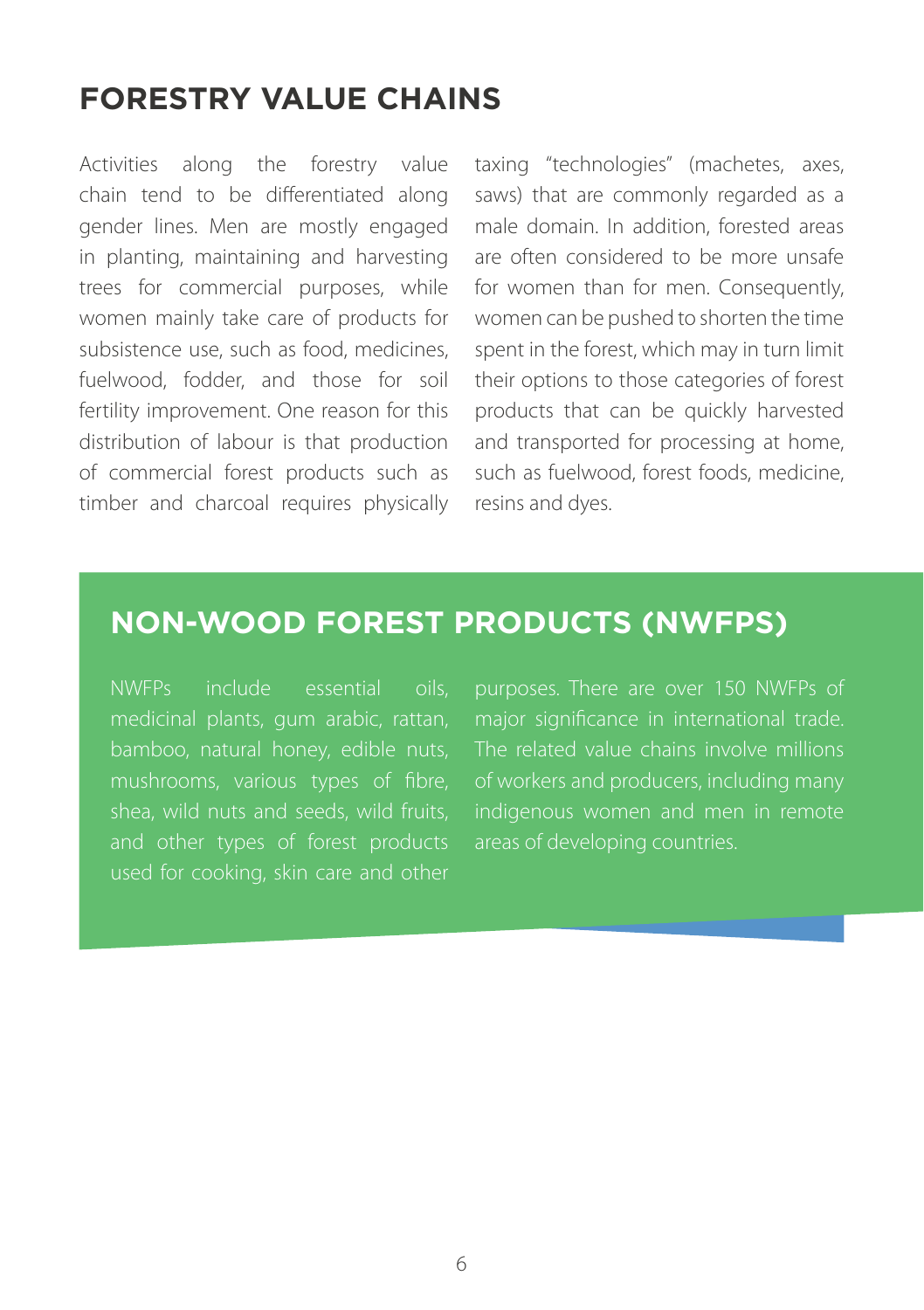Engagement in forestry value chains is often crucial for rural women's livelihoods and the well-being of their households. For instance, in Ethiopia sorting and cleaning gum and resins is the primary source of income for 96 % of the women involved, while in Burkina Faso, women engaged in sorting gum arabic report that this is the most important source of income for 3–4 months of the year (Shackleton *et al*., 2011).

Although women often make significant

labour contributions to forestry value chains, particularly with respect to the collecting, processing and marketing of non-wood forest products (NWFPs), most of the activities they engage in tend to have rather low returns. This is true in part because many key stakeholders (e.g. policy-makers, market players, extension services) pay little attention to the potential of NWFPs for local markets. This relative neglect is compounded by the paucity of data and analytical work on gender differences in forestry value chains.

### **The gum karaya value chain in India**

In Gujarat, thousands of very poor for their incomes. Most do not have collection licenses and are forced to sell at very low prices. An intervention Association (SEWA) helped female gum collectors to organize into groups. These groups secured collection licenses for their members and were able to negotiate higher selling prices with the Gujarat State Forest Development Corporation. Eventually, the women also won the right to sell on the open market, where prices are higher (Carr, Chen and Jhabvala, 1994; SEWA, 2000).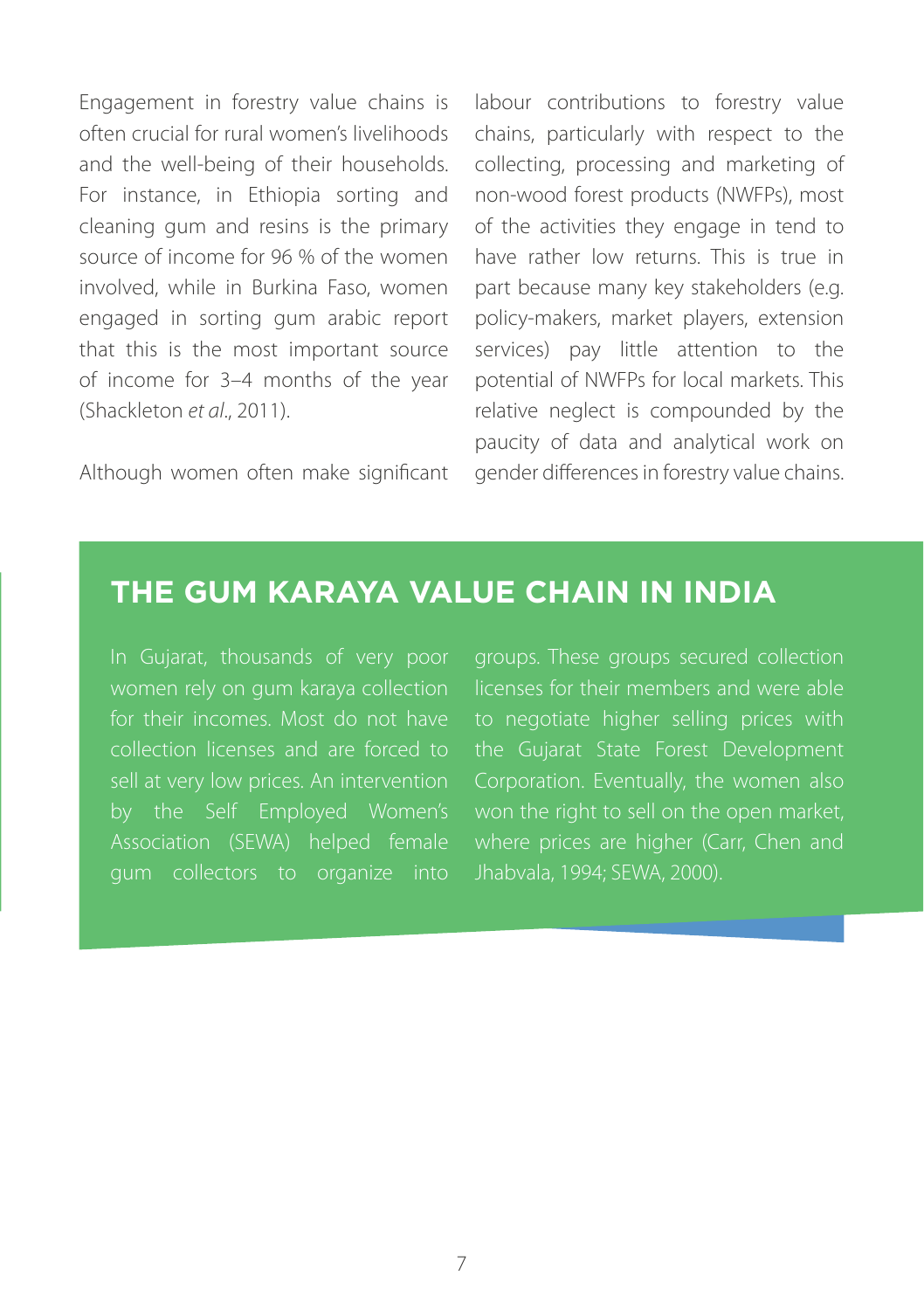# **Forestry associations**

Rural organizations can play catalysing roles in overcoming the social and economic obstacles that women face in rural settings. A sizeable body of literature provides evidence that women are generally under-represented in forest user groups, such as village forest committees and community forest associations (Agarwal, 2001, 2010; Coleman and Mwangi, 2012). Rules allowing only one person per household to participate in forest user groups tend to exclude women, thus adding to the host of other barriers to women's participation such as sociocultural norms, gender segregation in public spaces, social perceptions of women's roles, women's lack of bargaining power, and men's entrenched claims and control over natural resources. Consequently, these groups may enforce rules, regulations and practices that do not reflect women's needs and interests. For example, of the 87 community forest groups in India visited by Agarwal (2001), 60 had a ban on fuelwood collection, 21 did not permit entrance to the forest at all, and 24 only allowed entrance for a few days annually for dry wood collection. As a result, many women were forced to travel long distances in search of fuelwood.

Evidence shows that women's participation in the decision-making processes of forest institutions leads to more equitable rules that take into account women's particular needs, and thus reduce gender-based conflicts over forest access and use (Agarwal, 2001). More genderbalanced groups can capitalize on the complementary roles of men and women, mobilize people for collective action, and enable better access to information and services offered by external partners. Such groups also have been found to handle forest regeneration and protection of biodiversity and watersheds better than male-dominated groups (Pandolfelli, 2009; Coleman and Mwangi, 2012).

Engagement in forestry value chains is often crucial for rural women's livelihoods and the well-being of their households. For instance, in Ethiopia sorting and cleaning gum and resins is the primary source of income for 96 % of the women involved, while in Burkina Faso, women engaged in sorting gum arabic report that this is the most important source of income for 3–4 months of the year (Shackleton *et al*., 2011).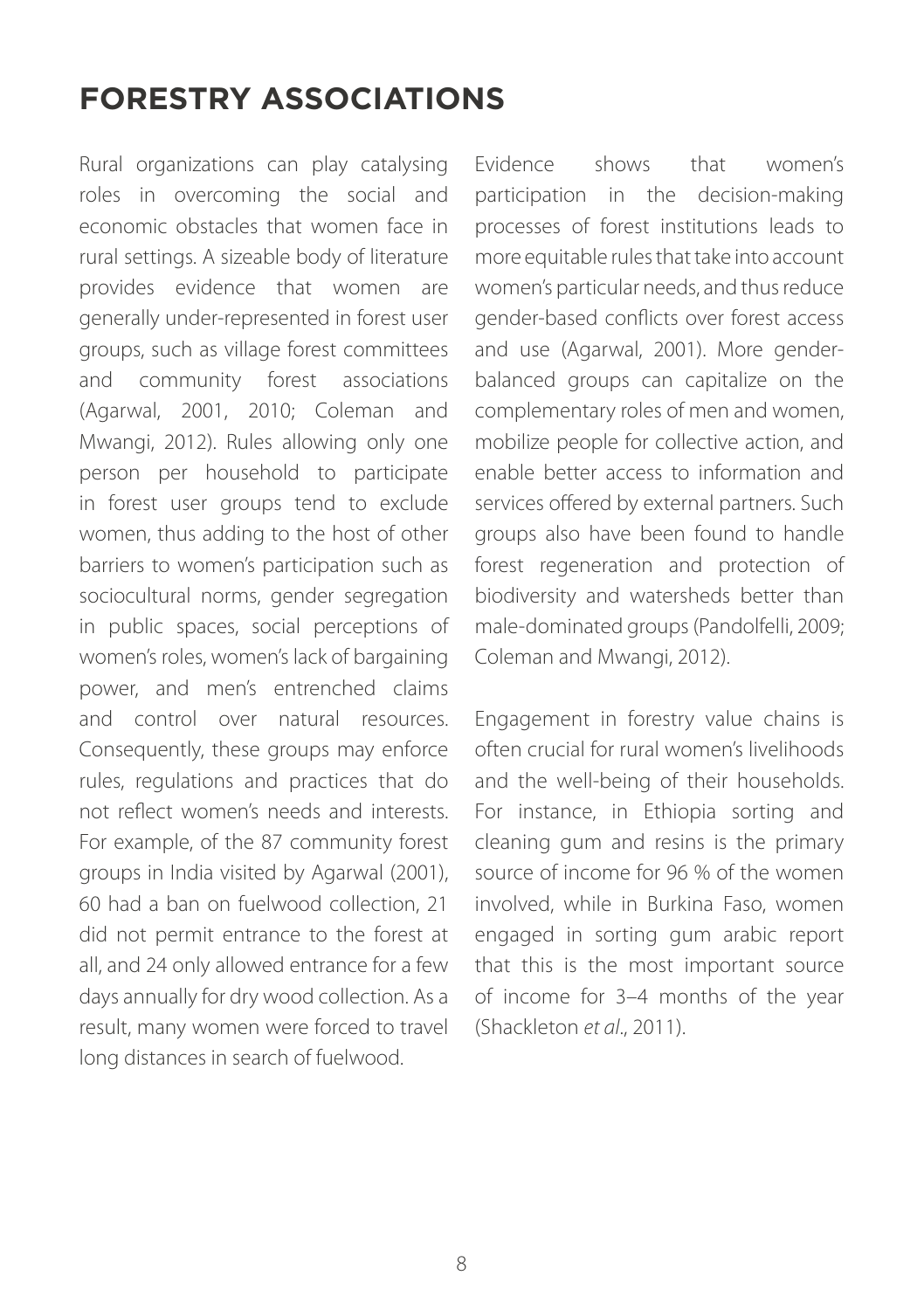### **How can forestry policies support women?**

It is now widely recognized that mainstreaming gender in policy processes can improve both developmental and environmental outcomes. Ultimately, policies and programmes that empower women in the forest sector are an essential prerequisite for building economies based on social justice and environmental conservation. Specifically, forestry policy-makers should concentrate on the following:

- **E** ensuring that women's work in forestry (both paid and unpaid) is captured in national statistics, and increasing the availability and use of sex-disaggregated data for the forest sector;
- improving women's safe access to fuelwood, supporting the use of healthier, more energy-efficient technologies and equipment (e.g. improved stoves), and enhancing access to alternative energy sources (e.g. solar energy, electricity);
- designing forestry and agroforestry programmes that recognize women as users of forests (along with men) and acknowledge women's valuable knowledge, experience, and specific needs;
- enhancing the understanding of gender roles along forestry value chains, supporting value chain activities performed by women, and working with existing processing and marketing groups in which women participate;
- aiming to achieve gender balance in forestry associations and forest user groups, and enabling women to participate fully in decision-making within these associations/groups, e.g. through formal education, training, and support for income generation;
- systematically integrating gender into policy frameworks through gender-specific needs assessments, gender audits, gender-sensitive data collection systems and budget allocations, and support to women's active participation in policy processes.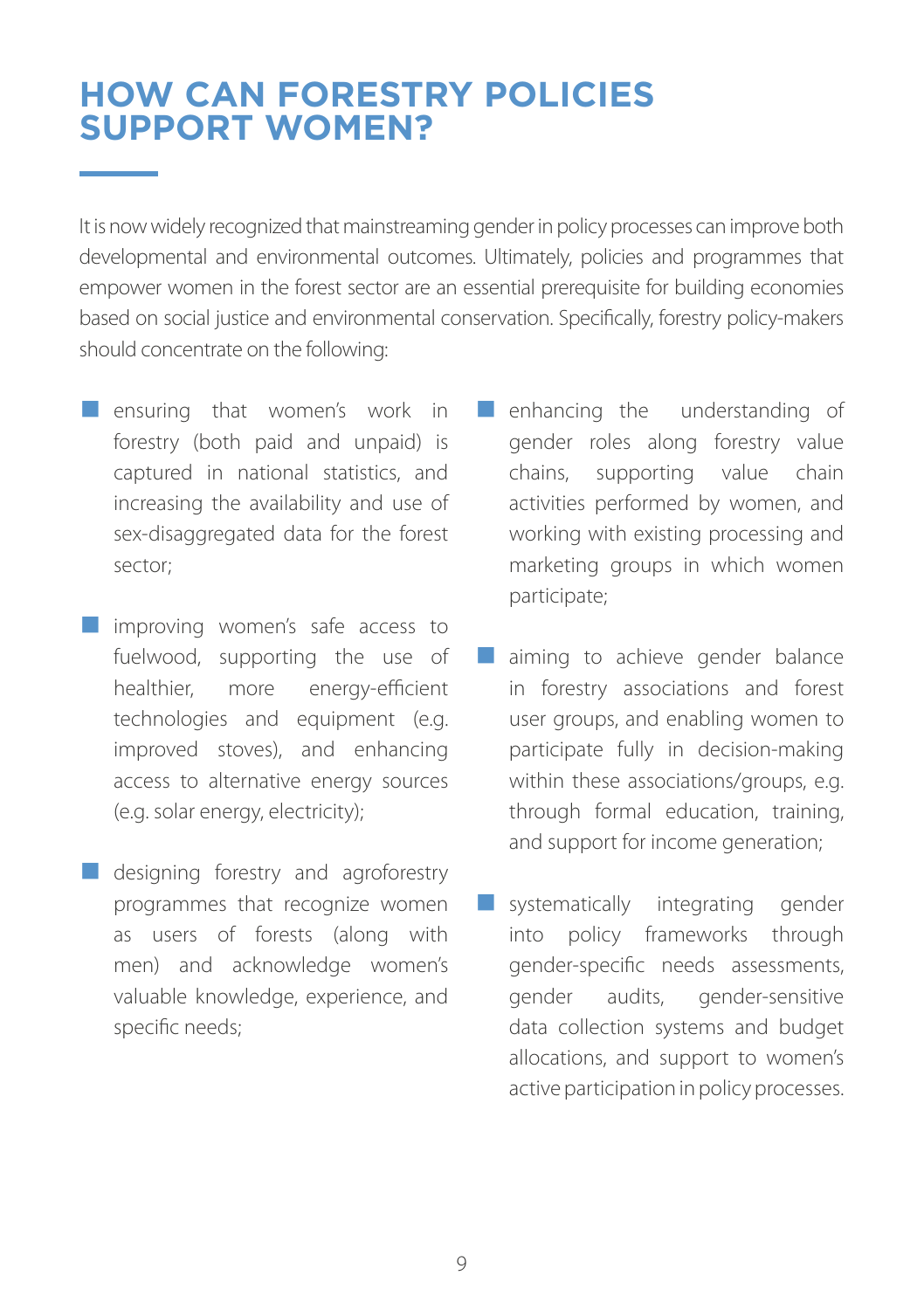## **References**

#### **Agarwal, B.** 2001.

Asia and a conceptual framework. *World Development*, 29(10): 1623–1648.

#### **Agarwal, B.** 2010.

Does women's proportional strength affect their participation? Governing local forest in South Asia. *World Development*, 38(1): 98–112.

#### **Carr, M., Chen, M. & Jhabvala, R., eds.** 1994.

*Speaking out: women's economic empowerment in South Asia*. New Delhi, IT Publications.

#### **Coleman, E. & Mwangi, E.** 2012.

Women's participation in forest management: a cross-country

#### **FAO**. 2012.

*Forests for improved nutrition and food security* (available at www.fao.org/docrep/014/i2011e/i2011e00.pdf).

#### **Franzel, S. & Wambugu, C.** 2007.

The uptake of fodder shrubs among smallholders in East Africa: key elements that facilitate widespread adoption. *In* M.D. Hare & K. Wongpinchet, eds. *Forages: a pathway to prosperity for smallholder farmers*. Proceedings of an International Symposium, Faculty of Agriculture, Ubon Ratchathani University, Thailand, pp. 203–222 (available at http:// worldagroforestry.org/sites/default/files/Thailand%20paper%20formatted.pdf ).

#### **Pandolfelli, L.** 2009.

(available at www.cifor.org/fileadmin/subsites/gender/pdf\_files/ CIFORGenderReport\_NextSteps\_November2009\_02.pdf).